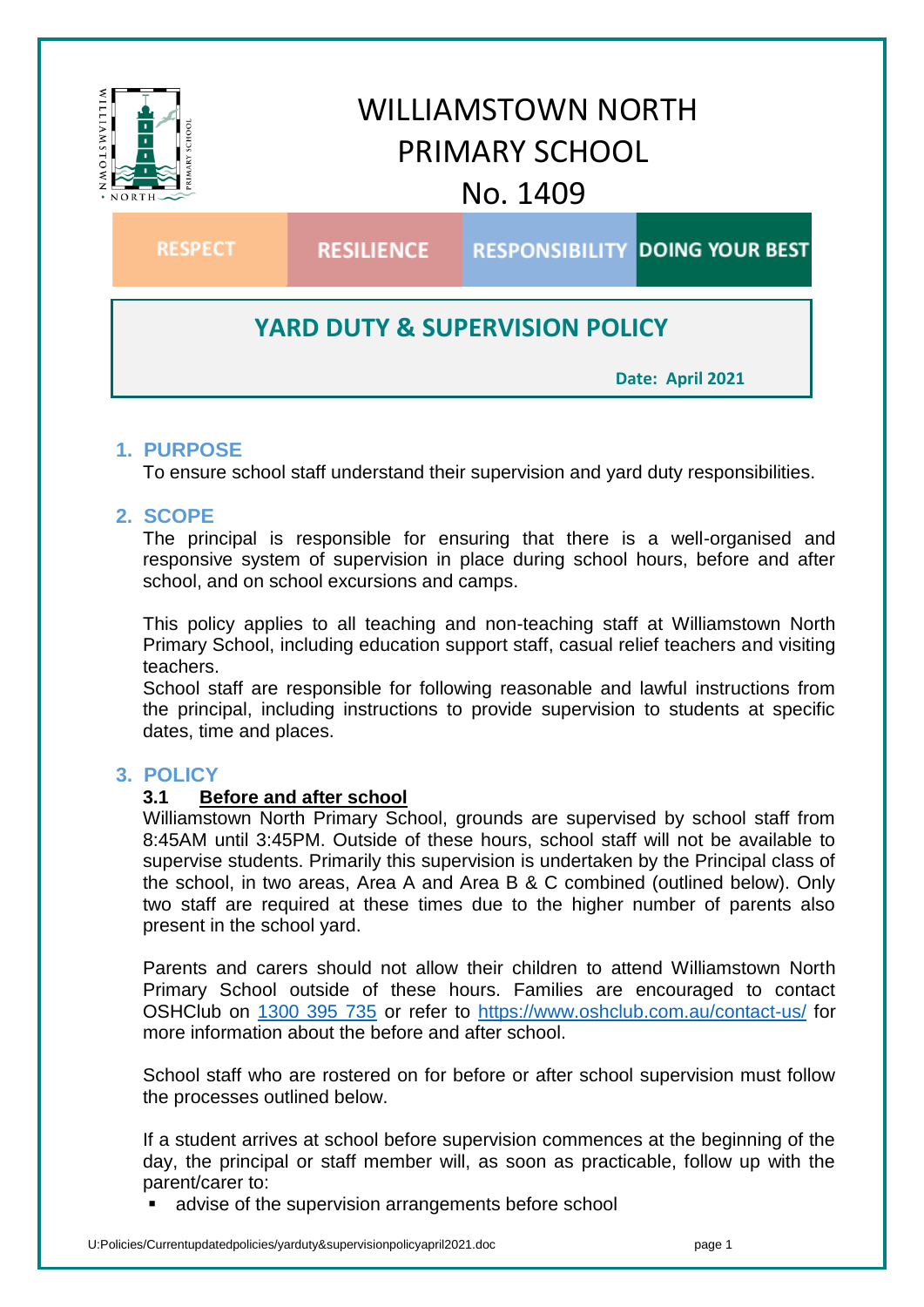**F** request that the parent/ carer make alternate arrangements.

If a student is not collected before supervision finishes at the end of the day, the principal or nominee staff member will consider whether it is appropriate to:

- attempt to contact the parents/carers
- **EXECUTE:** attempt to contact the emergency contacts
- **PEDDEX** place the student in an out of school hours care program
- contact Victoria Police and/or the Department of Health and Human Services (Child Protection) to arrange for the supervision, care and protection of the student.

### **3.2 Yard duty**

Staff at Williamstown North Primary School are expected to assist with yard duty supervision and will be included in the weekly roster. This includes teaching staff and ES staff members that work directly in-class with students.

The assistant principal is responsible for preparing and communicating the yard duty roster on a regular basis. At Williamstown North Primary School, school staff will be designated a specific vard duty area to supervise.

| Zone                    | Area                                         |
|-------------------------|----------------------------------------------|
| Area A                  | The Junior playground at the front of the    |
|                         | school on Melbourne Road, including the      |
|                         | play equipment and 'green' playing areas.    |
| Area B - Play Equipment | The large play equipment surrounding the     |
|                         | large oak tree at the back of the school,    |
|                         | along Burgoyne Lane and including the        |
|                         | asphalt area and basketball court in front.  |
| Area B - Green Field    | The large play equipment surrounding the     |
|                         | eating tree at the back of the school, along |
|                         | Burgoyne Lane and including the asphalt      |
|                         | area and basketball court in front.          |
| Area C                  | Seating area in front of the Canteen and     |
|                         | small area in front of Room 25, the          |
|                         | basketball court and 'Tasmania' (artificial  |
|                         | turf area), walkway from Room 26 to 33 and   |
|                         | the peppercorn tree area between Room 33     |
|                         | and the two storey buildings.                |

The designated yard duty areas for our school as of Term 2, 2021 are: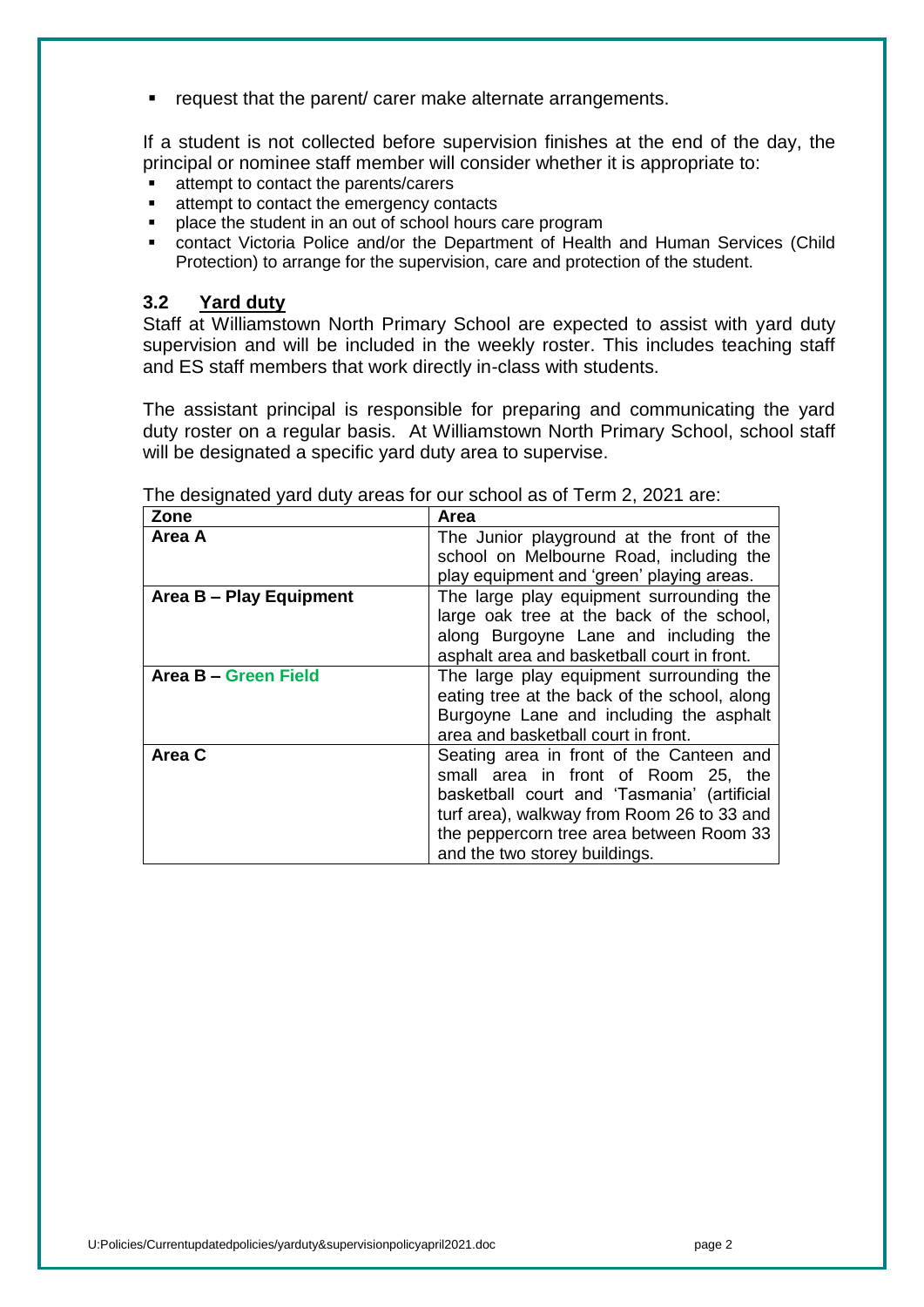

School staff must wear a provided safety/hi-vis vest whilst on yard duty. Safety/hivis vests are provided to individual staff members and spare vests are available at the main office for CRTs.

Staff who are rostered for yard duty must remain in the designated area until they are replaced by a relieving teacher.

During yard duty, supervising staff must:

- **EXECUTE:** methodically move around the designated zone,
- **be alert and vigilant,**
- **EXT** intervene immediately if potentially dangerous or inappropriate behaviour is observed in the yard,
- enforce behavioural standards and implement appropriate consequences for breaches of safety rules, in accordance with any relevant disciplinary measures set out in the *Student Engagement and Wellbeing* policy,
- ensure that students who require first aid assistance receive it as soon as practicable,
- log any incidents or near misses as appropriate in Playground Supervision Book. For any serious behaviour the Principal/Assistant Principals will log the details on Compass. If a child receives a serious injury, this will be recorded on Edusafe,
- **if being relieved of their yard duty shift by another staff member, ensure that a** brief but adequate verbal 'handover' is given to the next staff member in relation to any issues which may have arisen during the first shift.
- If the supervising staff member needs to leave playground while on duty, they should contact the Assistant Principals by phone or by sending a student/s to the General office. Under no circumstances should a teacher leave their designated area until a relieving staff member has arrived.